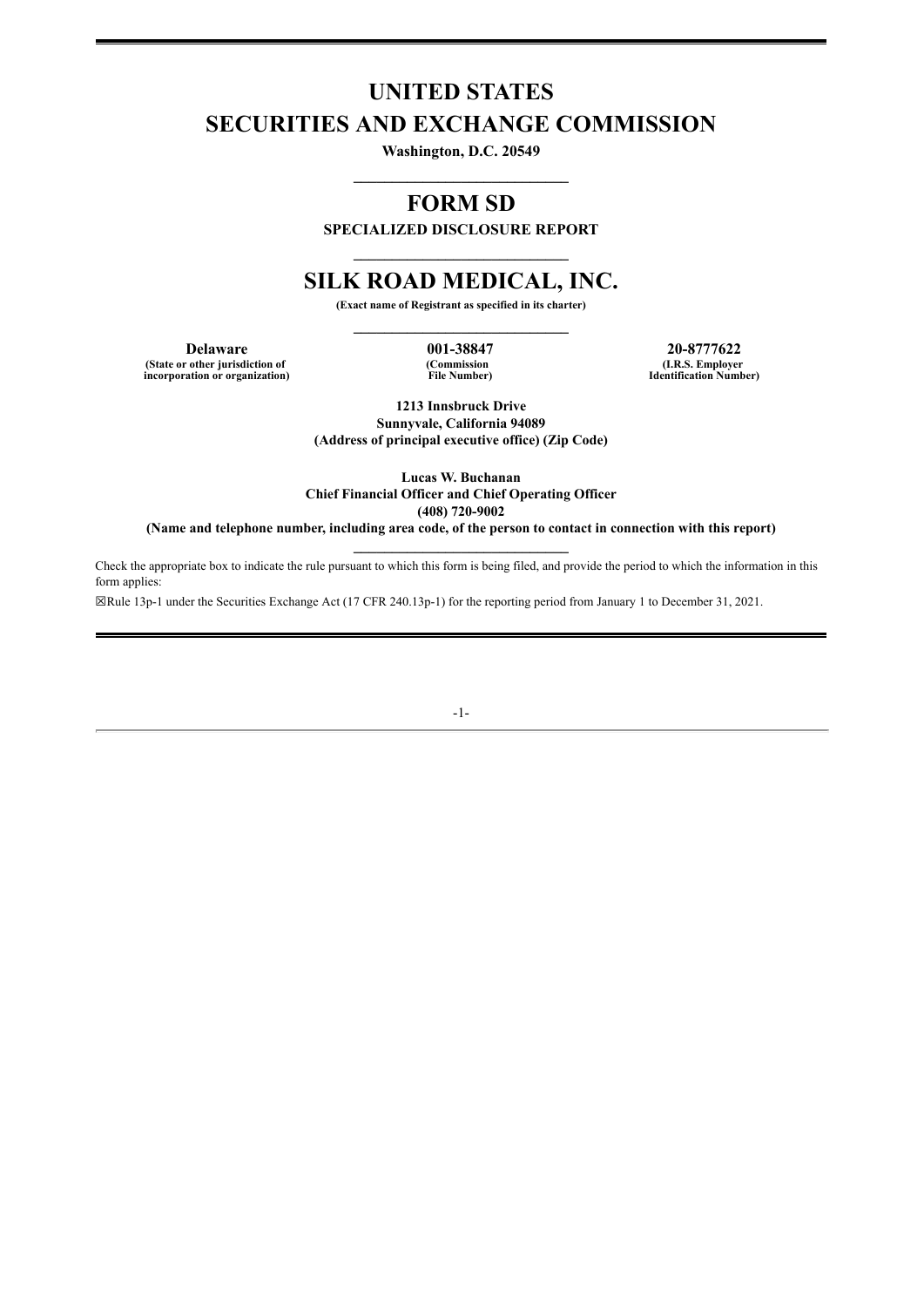## **Section 1 – Conflict Minerals Disclosure**

This Specialized Disclosure Report on Form SD of Silk Road Medical, Inc. ("we" or "us") is filed pursuant to Rule 13p-1 promulgated under the Securities Exchange Act of 1934, as amended (the "Rule"), and in accordance with the Instructions to Form SD except, however, that we are relying on the Updated Statement on the Effect of the Court of Appeals Decision on the Conflict Minerals Rule issued by the Division of Corporation Finance of the Securities and Exchange Commission ("SEC") on April 7, 2017 (the "April 2017 Guidance"). As permitted under the April 2017 Guidance, this Form SD does not address Item 1.01(c) of Form SD.

The Rule was adopted by the SEC under Section 1502 of the Dodd-Frank Wall Street Reform and Consumer Protection Act to implement reporting and disclosure requirements related to "conflict minerals," (defined by the SEC as tantalum, tin, tungsten and gold) (collectively, "3T&G Minerals"). Pursuant to the Rule, publicly traded companies must submit a report to the SEC after examining whether 3T&G Minerals originating in the Democratic Republic of Congo or adjoining countries (Angola, Burundi, The Central African Republic, The Republic of the Congo, Rwanda, South Sudan, Tanzania, Uganda and Zambia) (together, the "Covered Countries") are present in the products we manufacture or contract to manufacture and if any of such 3T&G Minerals are necessary to the functionality or production of such products.

### **Item 1.01. Conflict Minerals Disclosure and Report**

### **Company Overview**

Silk Road Medical, Inc. is a medical device company headquartered in Sunnyvale, California with operations in California and Minnesota. We have pioneered a new, minimally-invasive approach for the treatment of carotid artery disease called transcarotid artery revascularization, or TCAR, which we seek to establish as the standard of care. Our procedure is designed to provide direct access to the carotid artery, effective reduction in stroke risk throughout the procedure, and long-term restraint of carotid plaque. Our portfolio of TCAR products includes the ENROUTE Neuroprotection System, ENROUTE Stent, ENHANCE peripheral access kit, and ENROUTE guidewire. These products, excluding our ENROUTE Stent, include components that contain 3T&G Minerals, which subject us to the reporting obligations under the Rule.

Our ENROUTE NPS is manufactured at our manufacturing facility in Sunnyvale, California and our other products are purchased from third party contract manufacturers. We do not purchase 3T&G Minerals from mines and instead rely on a small number of suppliers who provide us with materials containing these minerals. We rely on these suppliers to assist us with our reasonable country of origin inquiry ("RCOI") for the minerals contained in the materials which they supply to us.

We are committed to conducting our business with respect for human rights and in compliance with applicable laws. We have established a program that is in alignment with the Organisation for Economic Co-operation and Development *Due Diligence Guidance for Responsible Supply Chains of Minerals from Conflict-Af ected and High-Risk Areas*. Silk Road Medical, Inc. encourages its suppliers to adopt similar policies and management systems with respect to conflict minerals and to drive those efforts throughout their supply chain.

### **Description of the Company's Reasonable Country of Origin Inquiry**

In accordance with the Rule, we conducted a RCOI with our suppliers for the reporting period from January 1, 2021 to December 31, 2021 to determine whether 3T&G Minerals were contained in the components we purchase from our suppliers and to determine whether 3T&G Minerals necessary to the functionality or production of our products was sourced from Covered Countries or are from recycled or scrap sources. The following steps were performed as part of our RCOI:

• We obtained a copy of each supplier's conflict minerals statement and/or policy, or any other declarations relating to their sourcing of 3T&G Minerals;

### -2-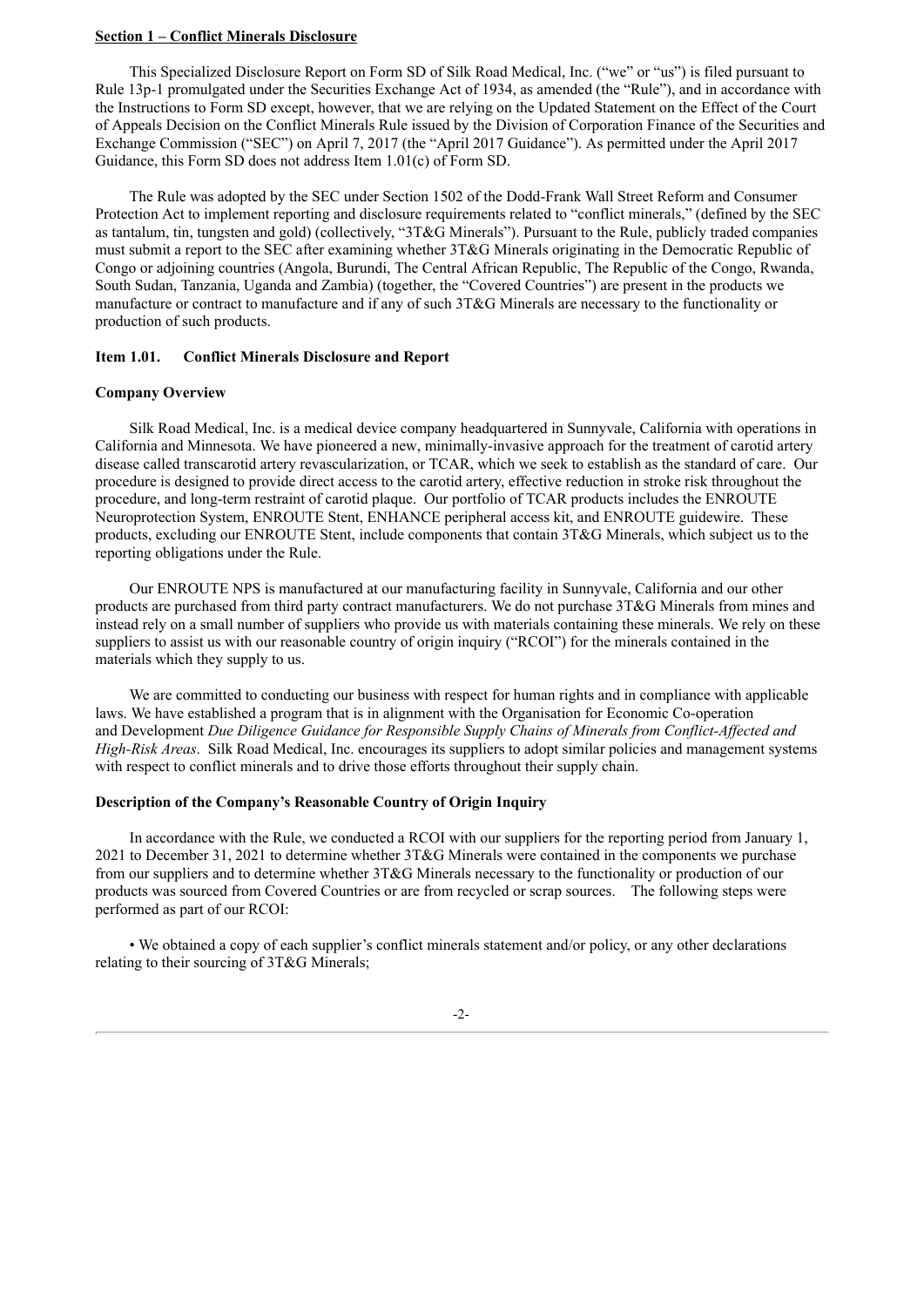• We requested a completed Conflict Minerals Reporting Template from the Responsible Minerals Initiative ("CMRT") from each supplier, which asks for the disclosure of specified information regarding the inclusion of  $3T\&G$ Minerals in the products supplied to us and the country of origin thereof. The CMRT is a standardized reporting template designed to facilitate the transfer of information through the supply chain regarding mineral country of origin and the smelters and refiners being utilized. Each CMRT received was evaluated for consistency, completeness, and accuracy.

• Where further inquiry was needed, we reviewed information available from other public sources regarding the use and country of origin of 3T&G Minerals in a supplier's products.

## **Determination**

Based on the responses we received from our suppliers, we determined that 3T&G Minerals present in certain of our products may have originated in Covered Countries and may not be from scrap or recycled sources. We have elected not to file disclosure under Item 1.01(c) of Form SD in accordance with April 2017 Guidance.

Pursuant to the April 2017 Guidance, we have provided only the disclosure required under the provisions of paragraphs (a) and (b) of Item 1.01 of Form SD.

#### **Additional Information**

This Form SD is publicly available at https://investors.silkroadmed.com/corporate-governance as well as the SEC's EDGAR database at www.sec.gov. The content of any website referred to in this Form SD is included for general information only and is not incorporated by reference in this Form SD.

#### **Item 1.02. Exhibit**

None.

### **Section 2 – Exhibits**

## **Item 2.01. Exhibits**

None.